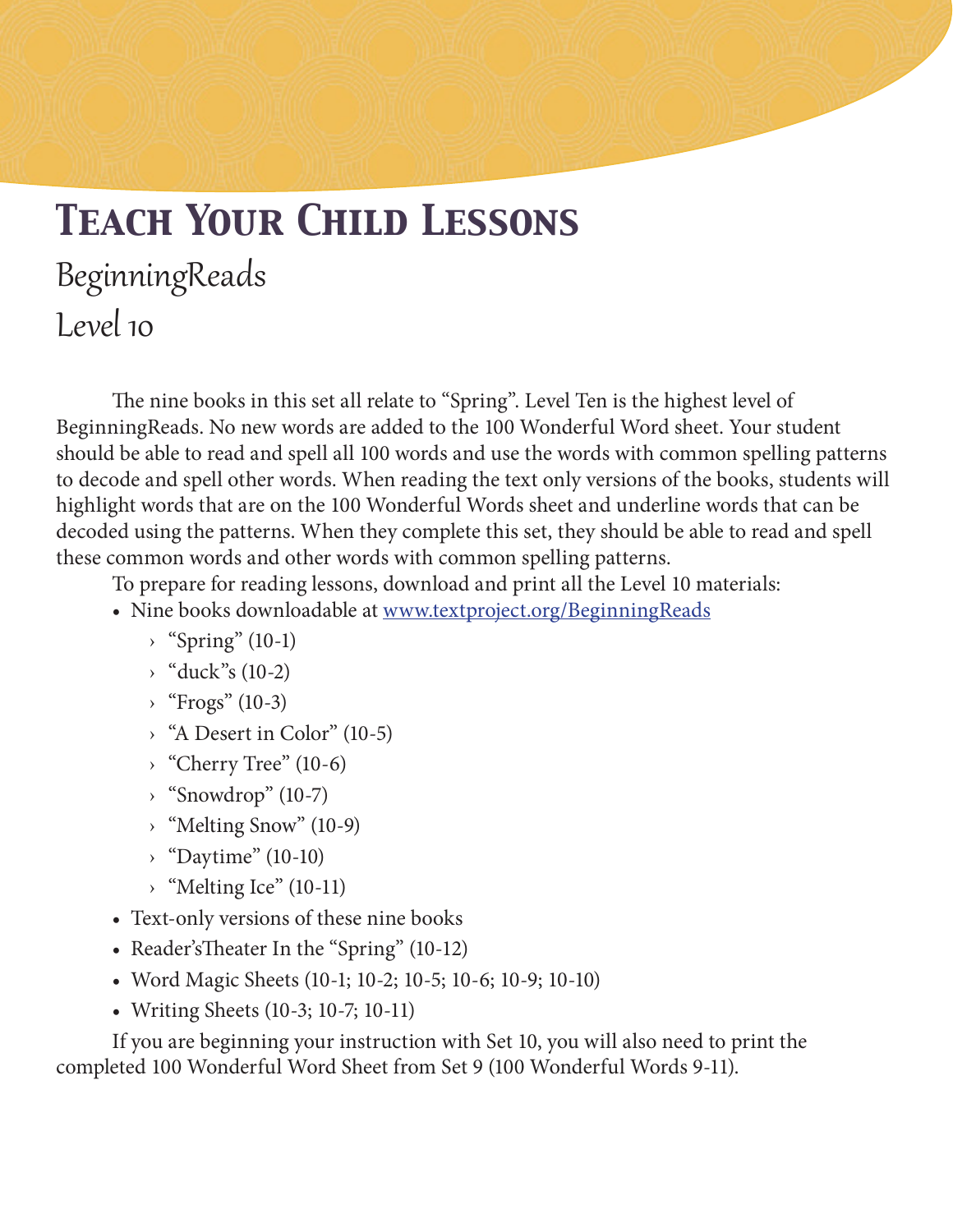# *"Spring" (10-1)*

Spring is a busy time on a farm. Many animals on a farm have their babies in the spring. Sheep are one of these animals.

A mother sheep is called a ewe. Her baby is called a lamb. Ewes have their lambs in the spring.

Ewes need to eat lots of plants to make milk for their lambs. Spring is a time when there are lots of plants for ewes to eat.

# **First Reading of "Spring"**

Read the title, "Spring", to your student and have him predict what the book will be about. Have him find the word, *spring,* four times in the book.

- Talk with your student about what is happening in the pictures. Tell him that a mother sheep is called a ewe, and a baby sheep is a lamb. Then have him scan the text and find the words *sheep, ewe*, and *lamb*.
- After finding the title and picture words in the text, have your student read the text aloud. If he can't pronounce or mispronounces a word, don't correct him immediately. Have him finish the sentence. Then, help your child to figure out the word by thinking about what word would have these letters and make sense in the sentence. Have him reread the sentence containing the difficult word before continuing to read.
- Give him the text-only version of the book and have him highlight all the words that are on the 100 Wonderful Words sheet. Then have him underline all the words that have the same spelling pattern as words on the 100 Wonderful Words sheet and underline these words.

# **Word Magic**

This phonics activity is called Word Magic because students learn that by just adding or changing beginning letters, a word "magically" becomes another word.

- • Give your student Word Magic Sheet 10-1. Have him read the words cool, all, will, and cold and identify the underlined patterns,  $Q_0$ - $Q_1$ ,  $Q_2$ - $Q_2$ , and  $Q_1$ - $Q_2$ .
- As your student watches, write each of the following words on a small sticky note but do not pronounce these words: *fall fill fool fold spill.*
- Have your student put each word on his Word Magic sheet under the word with the same spelling pattern. As each word is added, have your student pronounce both rhyming words.
- • Give your student 5 sticky notes and say the following words: *hold hall hill chill pool.* As you say each word have him decide which of the three words it rhymes with and write the word, using the pattern from that rhyming word to spell it. After writing each word, have him stick it under the other rhyming words on the Word Magic sheet.
- When all the sticky note words are in the columns, have your student orally spell and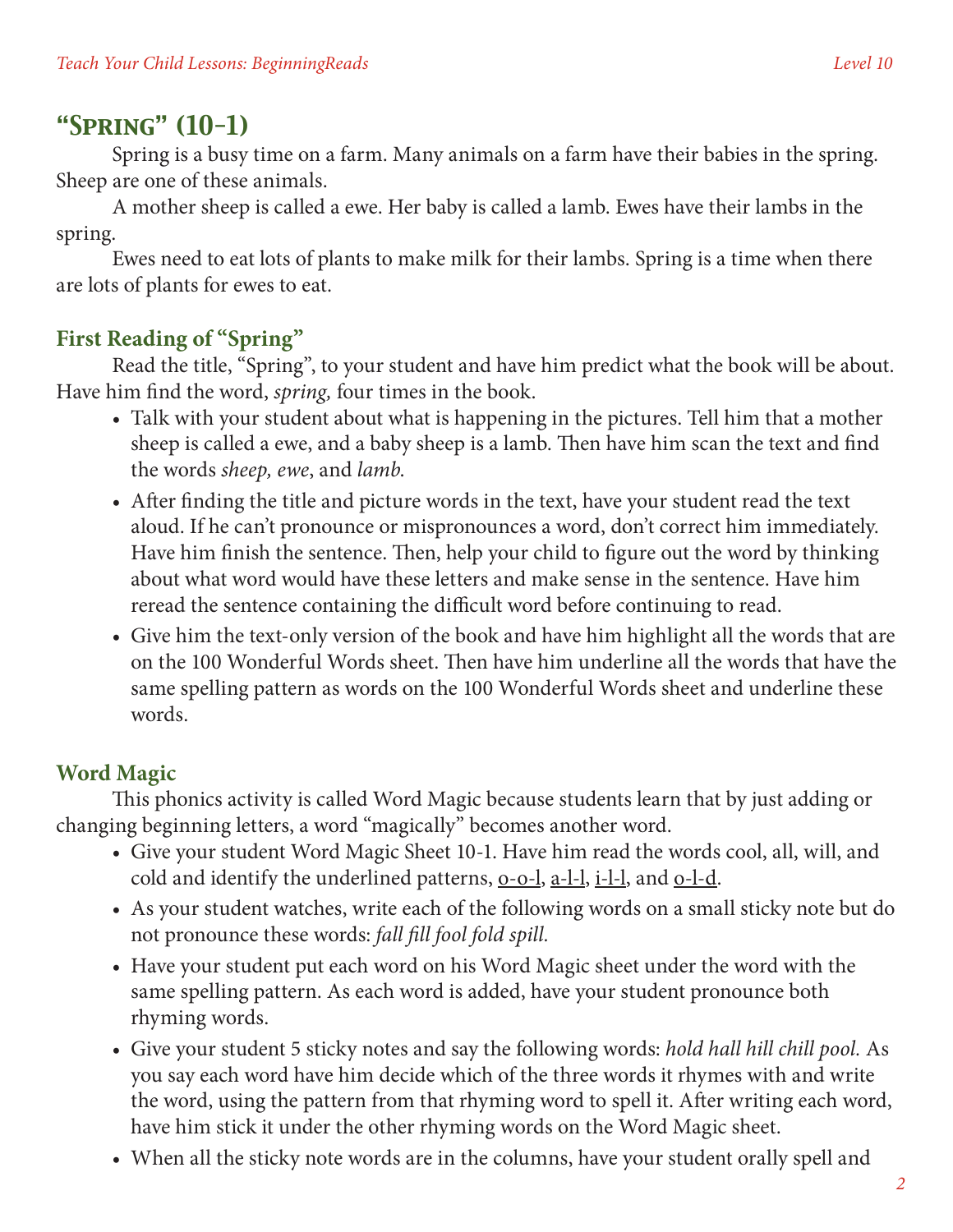read all the rhyming words in each column.

"c-o-o-l, cool; f-o-o-l, fool; p-o-o-l, pool" "a-l-l, all; f-a-l-l, fall; h-a-l-l, hall" "w-i-l-l, will; f-i-l-l, fill; s-p-i-l-l, spill; h-i-l-l, hill; c-h-i-l-l, chill" "c-o-l-d, cold; f-o-l-d, fold; h-o-l-d, hold"

By doing lots of magic word lessons, your student will learn that you can read and spell lots of words by thinking of words you know that rhyme and have the same spelling pattern.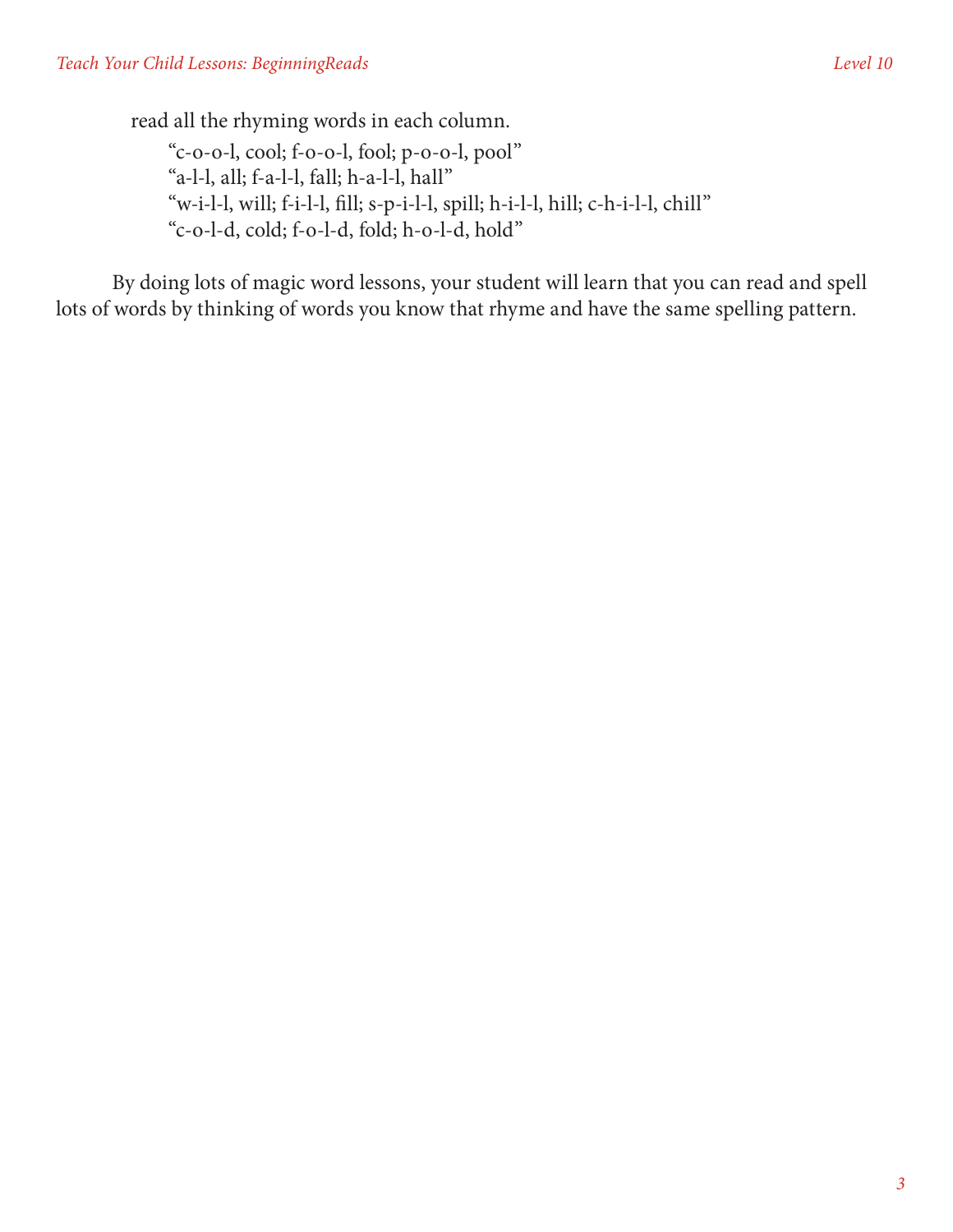| cool | all | will | cold |
|------|-----|------|------|
|      |     |      |      |
|      |     |      |      |
|      |     |      |      |
|      |     |      |      |
|      |     |      |      |
|      |     |      |      |
|      |     |      |      |
|      |     |      |      |
|      |     |      |      |
|      |     |      |      |
|      |     |      |      |
|      |     |      |      |
|      |     |      |      |
|      |     |      |      |
|      |     |      |      |
|      |     |      |      |
|      |     |      |      |
|      |     |      |      |
|      |     |      |      |
|      |     |      |      |
|      |     |      |      |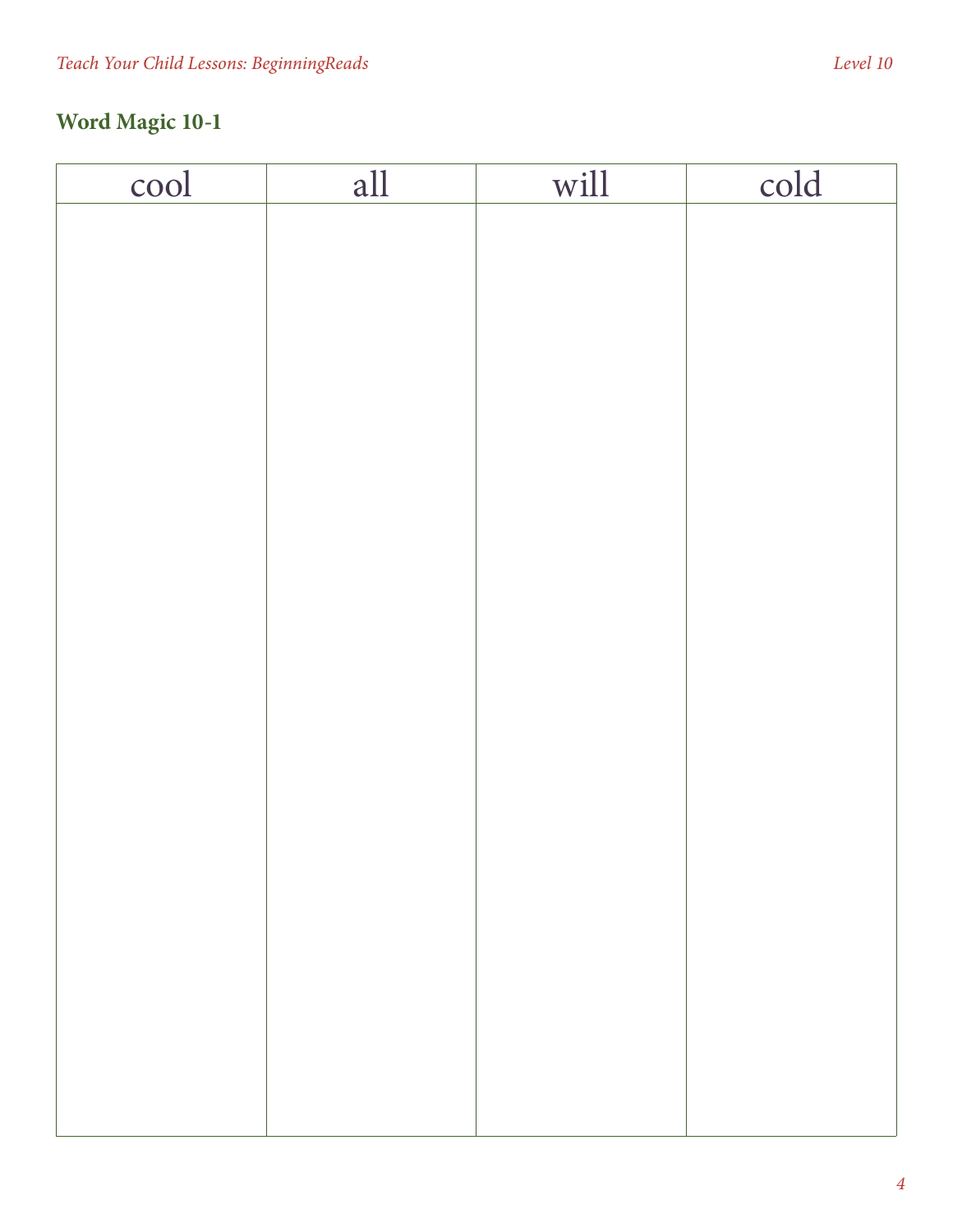## *"Ducks" (10-2)*

Ducks fly to warm places for the winter. In the spring, the ducks fly back.

The ducks find places to build nests. The mother ducks lay eggs in the nest. One duck can lay as many as 12 eggs.

Mother ducks sit on the eggs. After 28 days, the eggs hatch. Soon, the mother ducks lead their ducklings to homes by a lake or pond.

### **Silent Reading and Comprehension Check**

Before reading this new book, have your student reread "Spring". For the rereading, ask him to read it silently "to himself." When he has finished reading, ask him to tell you what is happening on each page.

### **First Reading of "Ducks"**

- Read the title, "duck"s, to your student and have him predict what the book will be about. Have your student find the words—*duck, ducks*—in the book.
- Tell your student that baby ducks are called ducklings. Have him scan the text and find the words *ducklings,* and *hatch.*
- After finding the title and picture words in the text, have your student read the text aloud. If he can't pronounce or mispronounces a word, don't correct him immediately. Have your student finish the sentence. Then, help your child to figure out the word by thinking about what word would have these letters and make sense in the sentence. Have him reread the sentence containing the difficult word before continuing to read.
- Give him the text-only version of the book and have him highlight all the words that are on the 100 Wonderful Words sheet. Then have him underline all the words that have the same spelling pattern as words on the 100 Wonderful Words sheet and underline these words.

#### **Word Magic**

This phonics activity is called Word Magic because students learn that by just adding or changing beginning letters, a word "magically" becomes another word.

- Give your student Word Magic sheet 10-2. Have your student read the words *eat, each, fish*, and *see* and identify the underlined patterns, <u>e-a-t, e-a-c-h, i-s-h</u>, and e-e.
- As your student watches, write each of the following words on a small sticky note but do not pronounce these words: *free teach tree treat dish.*
- Have your student put each word on his Word Magic sheet under the word with the same spelling pattern. As each word is added, have your student pronounce both rhyming words.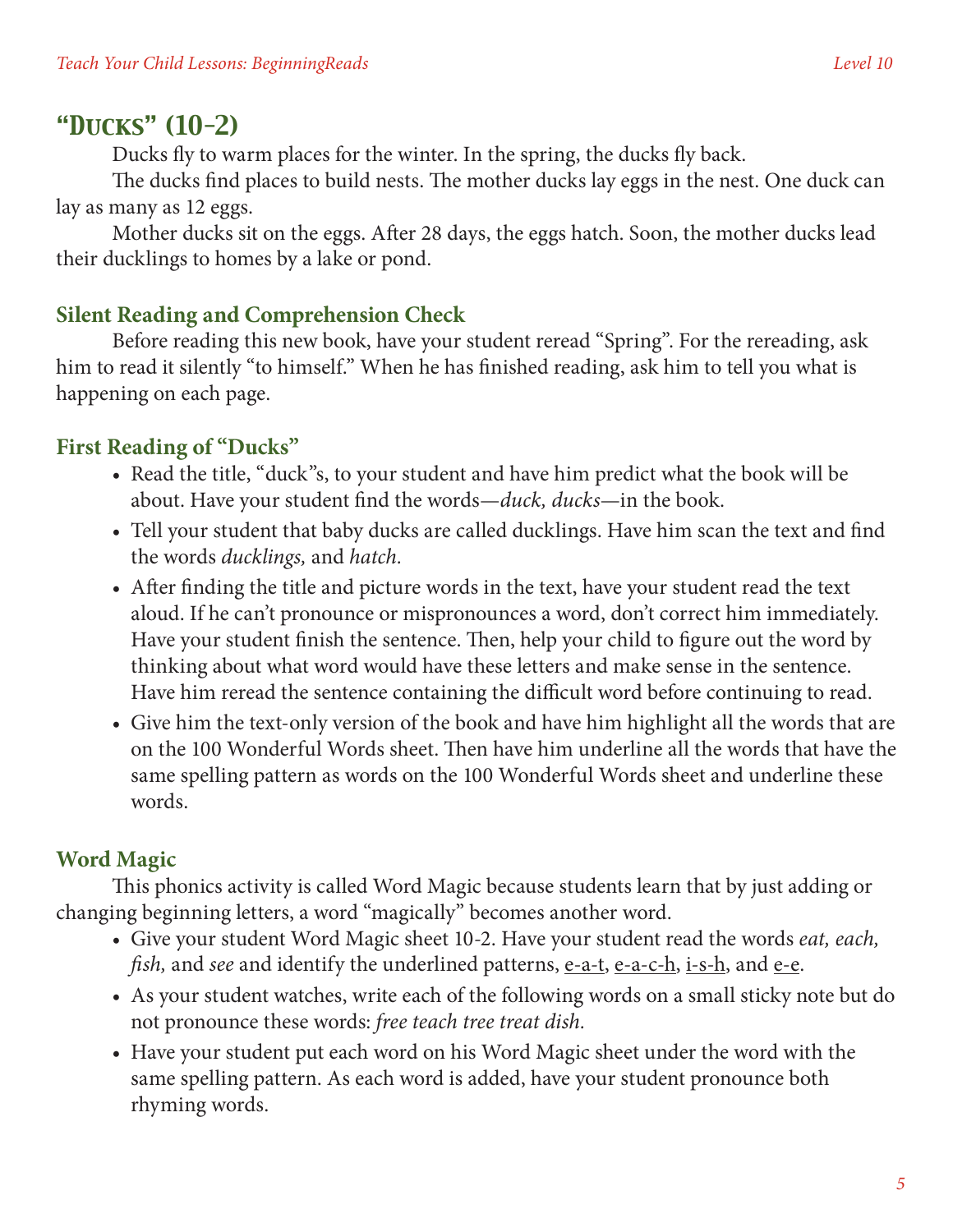- • Give your student 5 sticky notes and say the following words: *bee beat beach wish swish.* As you say each word, have him decide which of the three words it rhymes with and write the word, using the pattern from that rhyming word to spell it. After writing each word, have him stick it under the other rhyming words on the Word Magic sheet.
- When all the sticky note words are in the columns, have your student orally spell and read all the rhyming words in each column.

"e-a-t, eat; t-r-e-a-t, treat; b-e-a-t, beat" "e-a-c-h, each; b-e-a-c-h, beach; t-e-a-c-h, teach" "f-i-s-h, fish; d-i-s-h, dish; w-i-s-h, wish; s-w-i-s-h, swish" "s-e-e, see; f-r-e-e, free; t-r-e-e, tree; b-e-e, bee"

By doing lots of magic word lessons, your student will learn that you can read and spell lots of words by thinking of words you know that rhyme and have the same spelling pattern.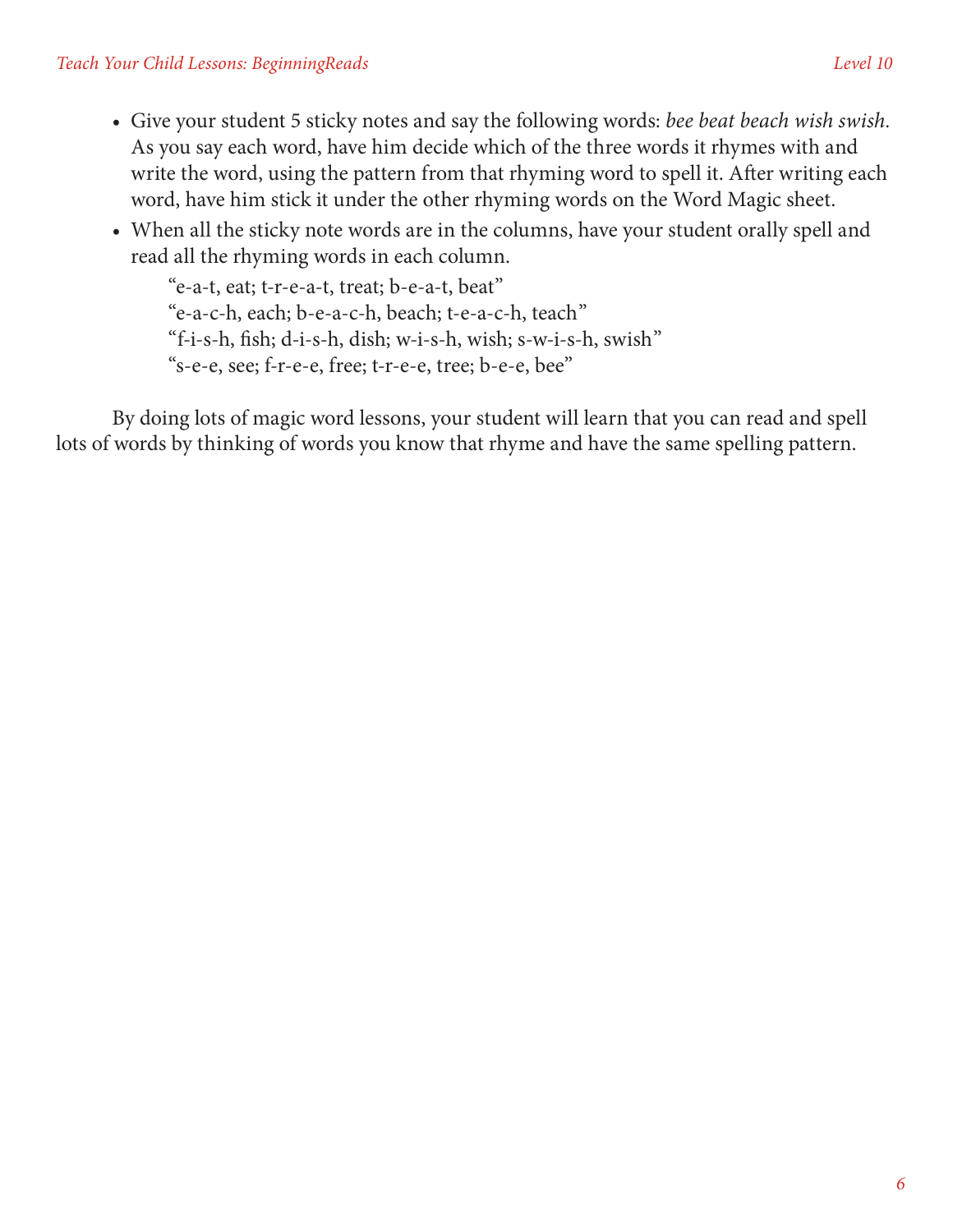| eat | each | fish | see |
|-----|------|------|-----|
|     |      |      |     |
|     |      |      |     |
|     |      |      |     |
|     |      |      |     |
|     |      |      |     |
|     |      |      |     |
|     |      |      |     |
|     |      |      |     |
|     |      |      |     |
|     |      |      |     |
|     |      |      |     |
|     |      |      |     |
|     |      |      |     |
|     |      |      |     |
|     |      |      |     |
|     |      |      |     |
|     |      |      |     |
|     |      |      |     |
|     |      |      |     |
|     |      |      |     |
|     |      |      |     |
|     |      |      |     |
|     |      |      |     |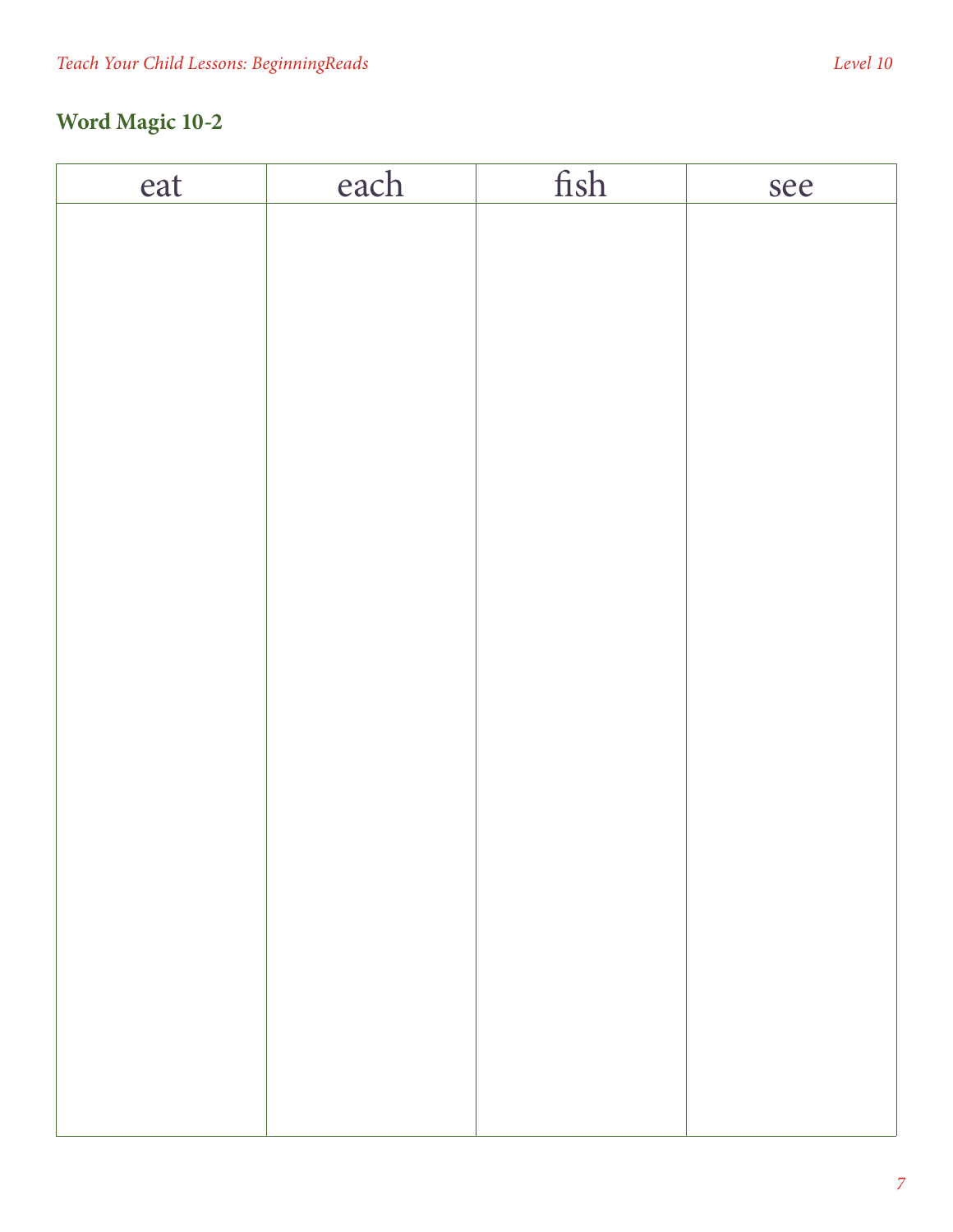# *"Frogs" (10-3)*

In the spring, frogs lay their eggs in water. The eggs need to stay wet. That is why frogs lay their eggs in water.

For some frogs, the water can be a small puddle in a garden. For other frogs, the water is a pond or a lake.

Once the eggs hatch, the tadpoles will live in the water. When tadpoles turn into frogs, they will live on land. But they will stay close to water.

### **Silent Reading and Comprehension Check**

Before reading this new book, have your student reread "Spring", and "Ducks". For the rereading, ask him read it "to himself." When he has finished reading, ask him to tell you what is happening on each page.

### **First Reading of "Frogs"**

Read the title, "Frogs", to your student and have him predict what the book will be about. Have your student search for the word—*frogs*—in the book.

- Talk with your student about what is happening in the pictures. Tell your student that baby frogs are called tadpoles. Then have him scan the text and find the word, *tadpoles.*
- After finding the title and picture words in the text, have your student read the text aloud. If he can't pronounce or mispronounces a word, don't correct him immediately. Have your student finish the sentence. Then, help your child to figure out the word by thinking about what word would have these letters and make sense in the sentence. Have him reread the sentence containing the difficult word before continuing to read.
- Give him the text-only version of the book and have him highlight all the words that are on the 100 Wonderful Words sheet. Then have him underline all the words that have the same spelling pattern as words on the 100 Wonderful Words (9-11) sheet and underline these words.

#### **Writing**

- Have your student take out the 100 Wonderful Words sheet and read all the words on that sheet.
- Give him Writing Sheet 10-3. Talk with your student about what he learned about sheep, ducks, and frogs and their babies. Have him write some sentences telling about these animals. Help your student spell words that are not on the writing sheet or on his 100 Wonderful Words Sheet.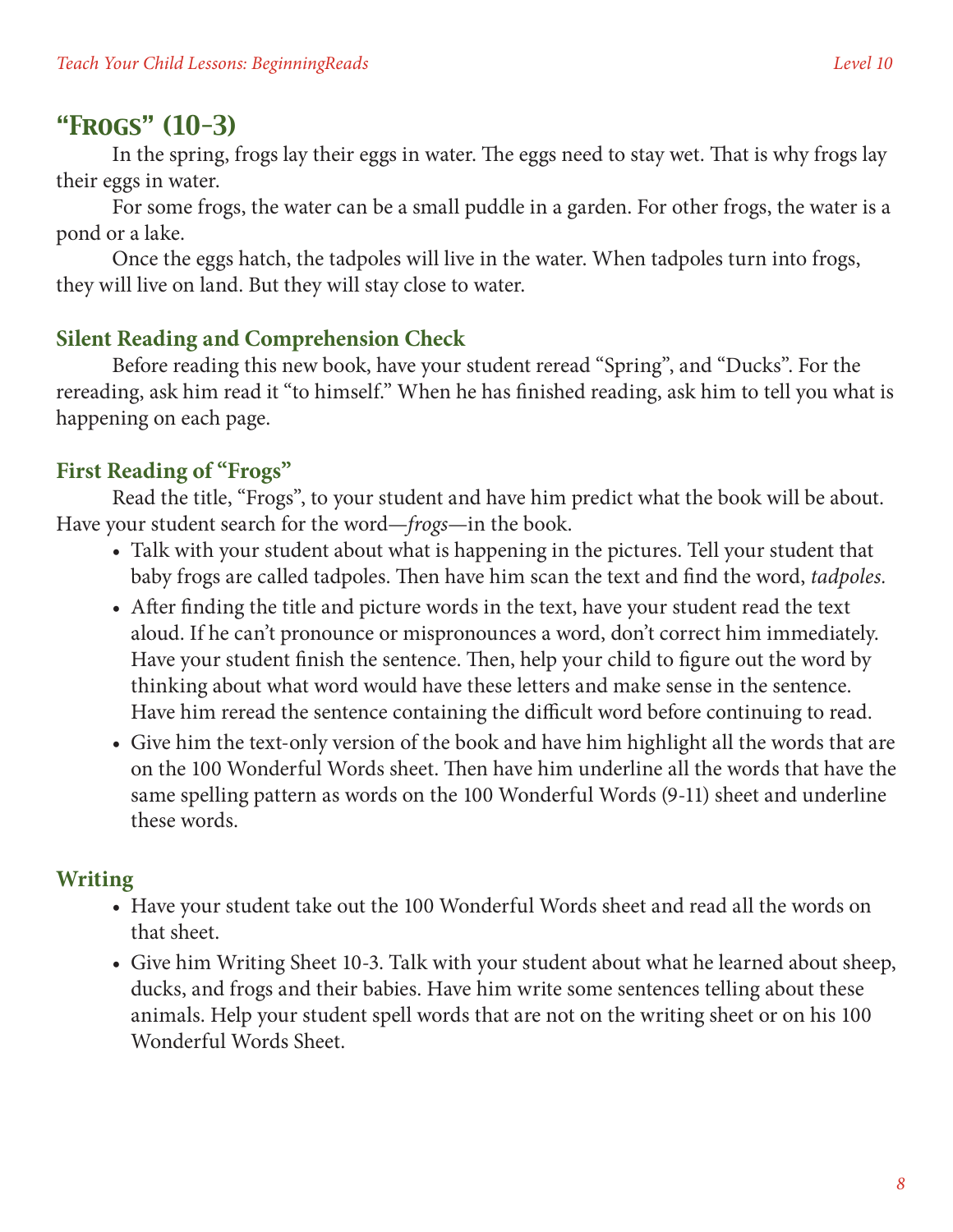### **Writing 10-3**

You have read about three animals that usually have their babies in the spring. Write a few sentences to tell what you learned about each animal. If you like, draw a picture to go with your writing. Here are some words you might use. Ask your tutor or parent to help with other words you need to spell.

| spring | lamb      | trog    | babv          | pond  |
|--------|-----------|---------|---------------|-------|
| sheep  | duck      | tadpole | <b>babies</b> | lake  |
| ewe    | ducklings | egg     | hatch         | water |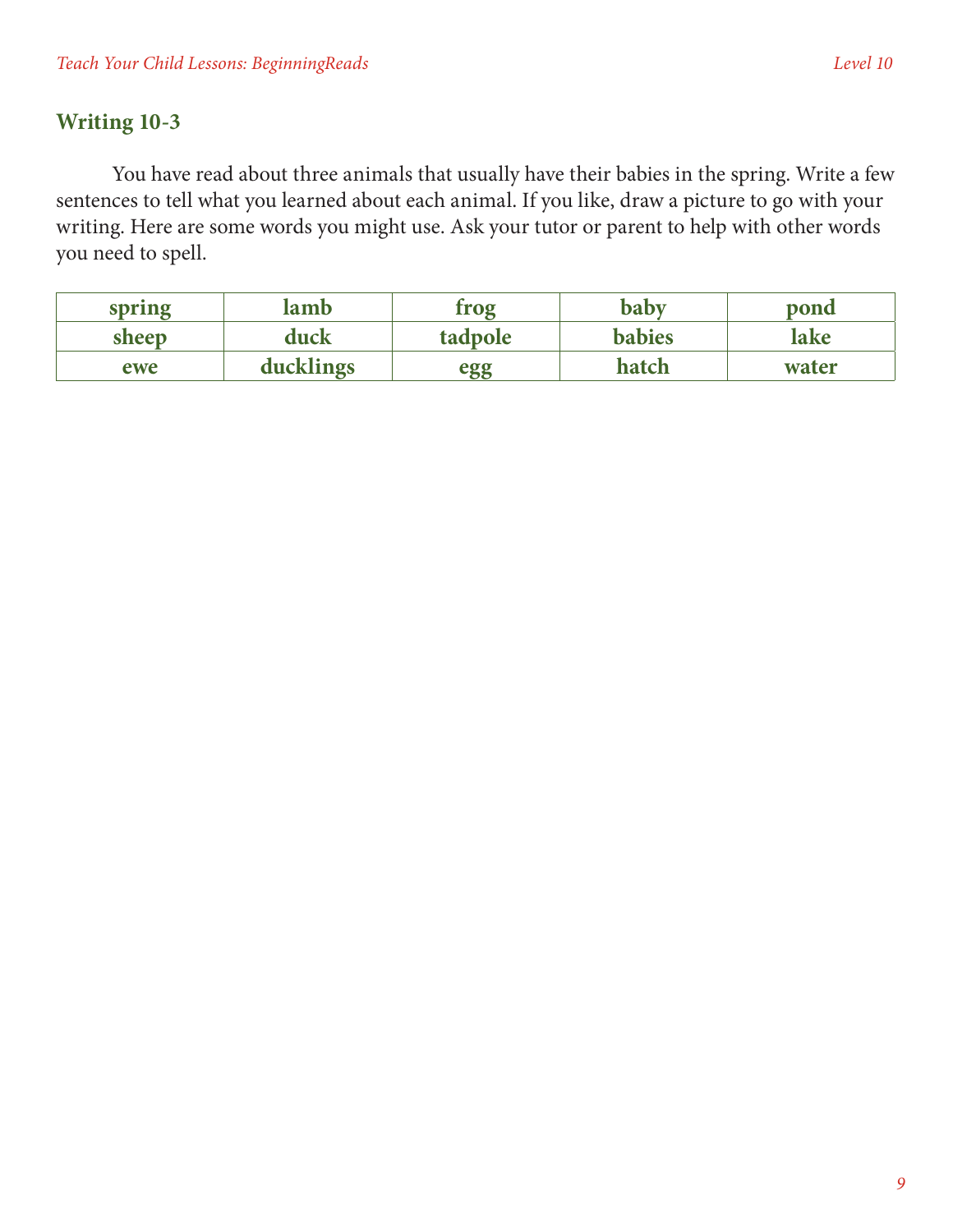# *"A Desert in Color" (10-5)*

There is very little color in a desert for most of the year. Spring is the time of year when the desert is full of color.

Desert plants get water in the spring. Sometimes, the water is from rain. Sometimes, water comes from streams made from melting snow in mountains.

The water helps desert plants make flowers. Flowers add colors to the desert in the spring.

#### **First Reading of "A Desert in Color"**

Read the title, "A Desert in Color", to your student and have her predict what the book will be about. Have your student search for the words—*desert, color*—in the book.

- Talk with your student about what is happening in the pictures. Then have her scan the text and find the words *mountains,* and *streams.*
- After finding the title and picture words in the text, have your student read the text aloud. If she can't pronounce or mispronounces a word, don't correct her immediately. Have your student finish the sentence. Then, help her figure out the word by thinking about what word would have these letters and make sense in the sentence. Have her reread the sentence containing the difficult word before continuing to read.
- Give her the text-only version of the book and have her highlight all the words that are on the 100 Wonderful Words sheet. Then have her underline all the words that have the same spelling pattern as words on the 100 Wonderful Words sheet and underline these words.

# **Word Magic**

- • Give your student Word Magic Sheet 10-5. Have her read the words *night, it, not,* and *coat* and identify the underlined patterns, i-g-h-t, i-t, o-t, and o-a-t.
- As your student watches, write each of the following words on a small sticky note but do not pronounce these words: *fit fight flight cot coat.*
- Have your student put each word on her Word Magic sheet under the word with the same spelling pattern. As each word is added, have your student pronounce both rhyming words.
- • Give your student 5 sticky notes and say the following words: *got goat lit light right.* As you say each word have her decide which of the three words it rhymes with and write the word, using the pattern from that rhyming word to spell it. After writing each word, have her stick it under the other rhyming words on the Word Magic sheet.
- When all the sticky note words are in the columns, have your student orally spell and read all the rhyming words in each column.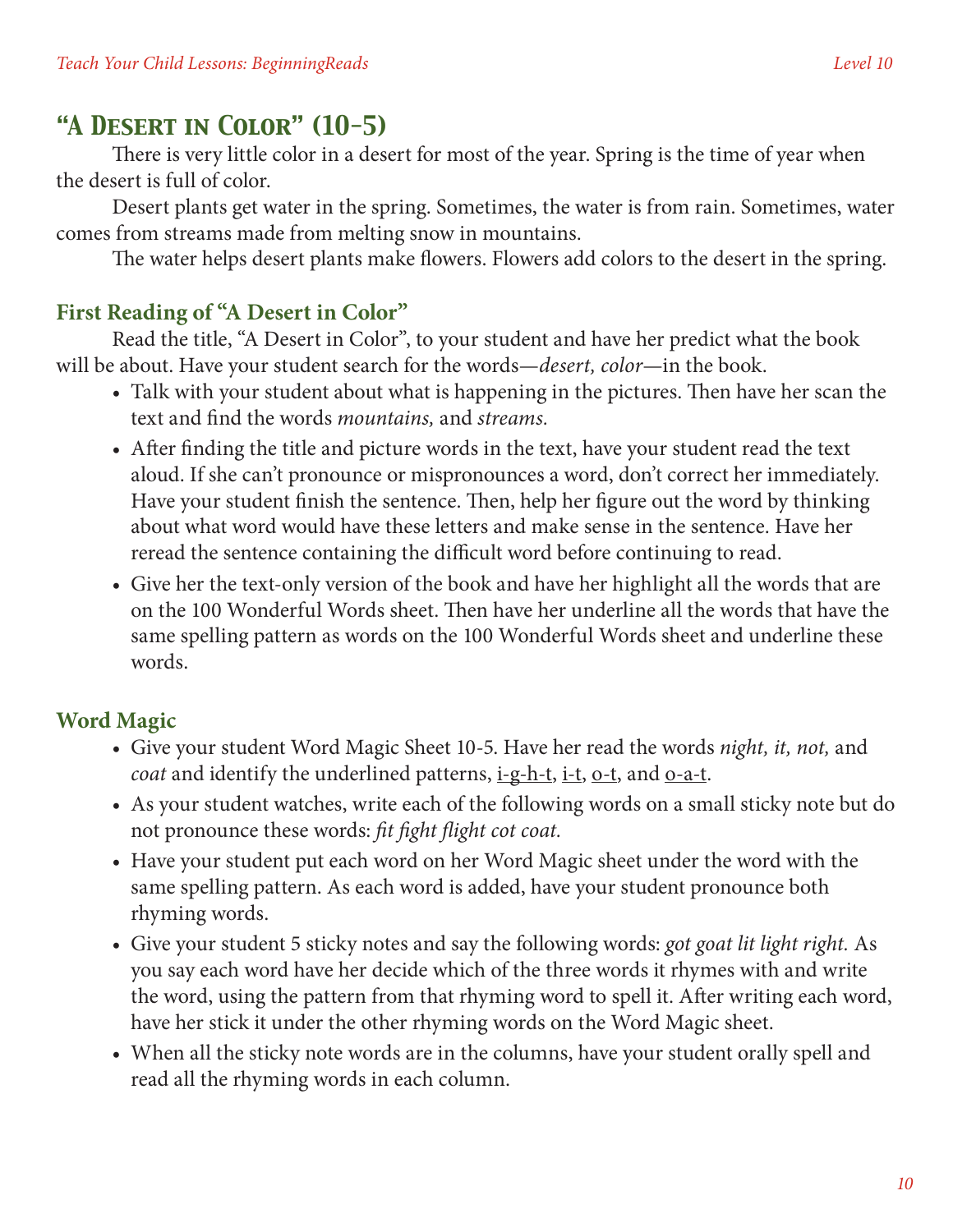| night | it | not | coat |
|-------|----|-----|------|
|       |    |     |      |
|       |    |     |      |
|       |    |     |      |
|       |    |     |      |
|       |    |     |      |
|       |    |     |      |
|       |    |     |      |
|       |    |     |      |
|       |    |     |      |
|       |    |     |      |
|       |    |     |      |
|       |    |     |      |
|       |    |     |      |
|       |    |     |      |
|       |    |     |      |
|       |    |     |      |
|       |    |     |      |
|       |    |     |      |
|       |    |     |      |
|       |    |     |      |
|       |    |     |      |
|       |    |     |      |
|       |    |     |      |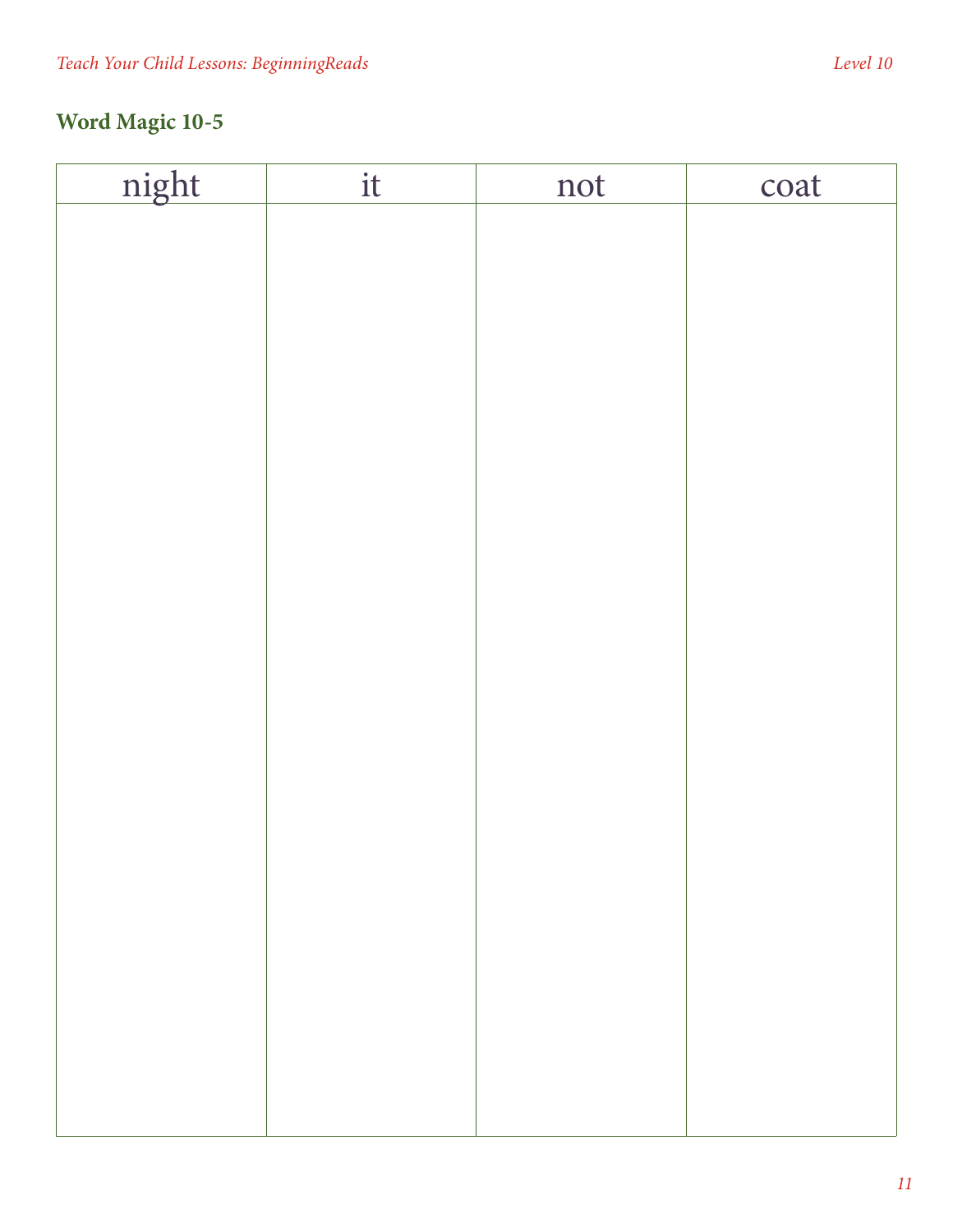# *"Cherry Tree"s (10-6)*

Last summer, we picked cherries from our tree. We loved eating the cherries. But all winter long, the cherry tree has had no leaves and no cherries.

Now it is spring. There are tiny buds on the cherry trees. Soon, many of these tiny buds will open up into tiny flowers.

We are happy when we see the tree filled with red, pink, and white flowers. Soon there will be cherries to pick and eat!

### **Silent Reading and Comprehension Check**

Before reading this new book, have your student reread "A Desert in Color". For the rereading, ask the child to read it "to herself." When she has finished reading, ask her to tell you what is happening on each page.

### **First Reading of "Cherry Tree"**

- Read the title, "Cherry Tree", to your student and have her predict what the book will be about. Have her find the words, *tree, cherry*, and *cherries* in the book.
- Talk with your child about what she sees in the picture. Then have her scan the text and find the words *buds, leaves,* and *flowers.*
- After finding the title and picture words in the text, have your student read the text aloud. If she can't pronounce or mispronounces a word, don't correct her immediately. Have your student finish the sentence. Then, help her figure out the word by thinking about what word would have these letters and make sense in the sentence. Have her reread the sentence containing the difficult word before continuing to read.
- Give her the text-only version of the book and have her highlight all the words that are on the 100 Wonderful Words sheet. Then have her underline all the words that have the same spelling pattern as words on the 100 Wonderful Words sheet and underline these words.

### **Word Magic**

- • Give your student the Word Magic sheet 10-6. Have your student read the words *am, farm, star, and more and identify the underlined patterns, <u>a-m, a-r-m, a-r</u>, and <u>o-r-e</u>.*
- As your student watches, write each of the following words on a small sticky note but do not pronounce these words: *car core chore scar charm.* Have your student put each word on her Word Magic sheet under the word with the same spelling pattern. As each word is added, have your student pronounce both rhyming words.
- • Give your student 5 sticky notes and say the following words: *ham harm sore shore score.* As you say each word, have her decide which of the three words it rhymes with and write the word, using the pattern from that rhyming word to spell it. After writing each word, have her stick it under the other rhyming words on the Word Magic sheet.
- When all the sticky note words are in the columns, have your student orally spell and read all the rhyming words in each column.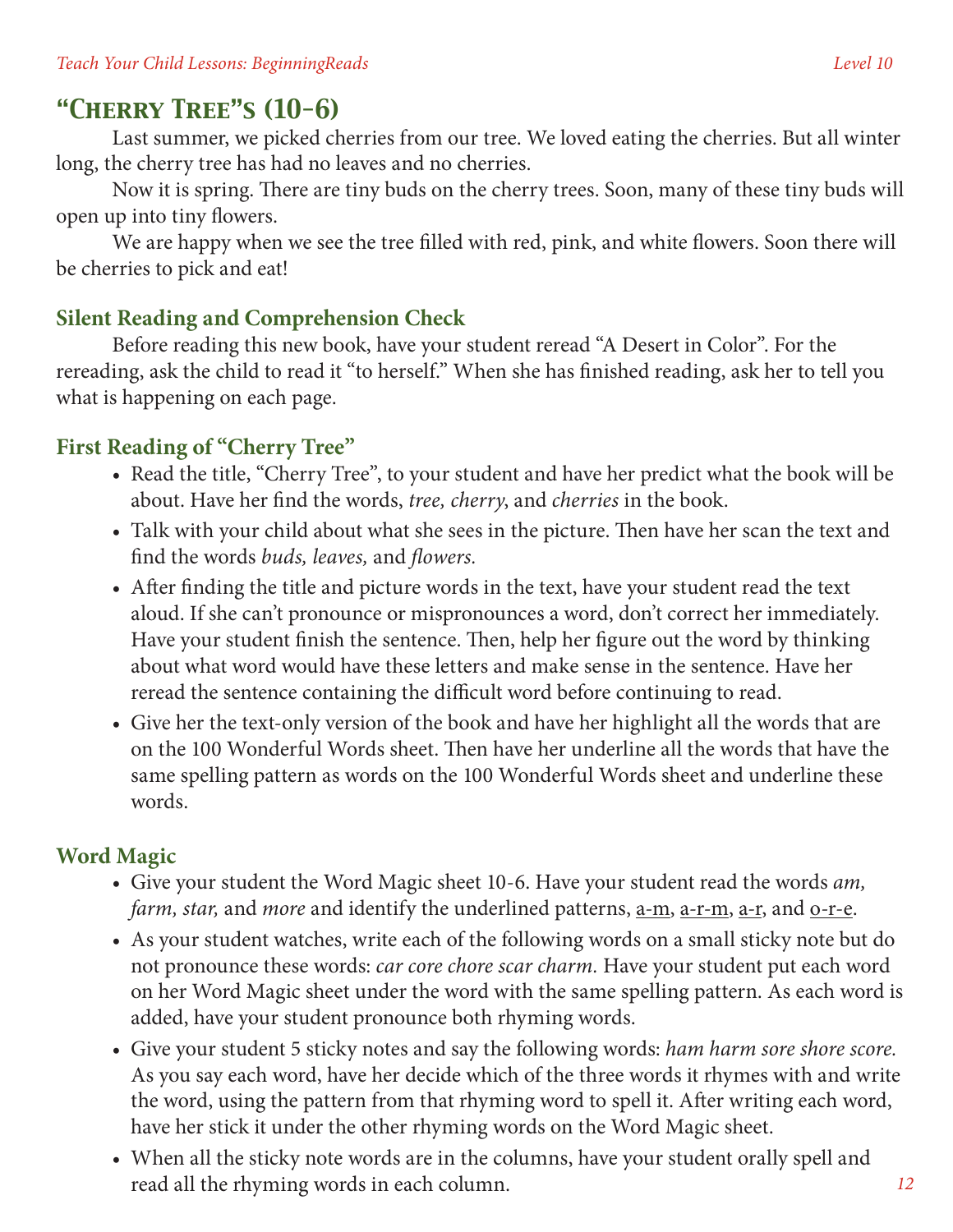| night | it | not | coat |
|-------|----|-----|------|
|       |    |     |      |
|       |    |     |      |
|       |    |     |      |
|       |    |     |      |
|       |    |     |      |
|       |    |     |      |
|       |    |     |      |
|       |    |     |      |
|       |    |     |      |
|       |    |     |      |
|       |    |     |      |
|       |    |     |      |
|       |    |     |      |
|       |    |     |      |
|       |    |     |      |
|       |    |     |      |
|       |    |     |      |
|       |    |     |      |
|       |    |     |      |
|       |    |     |      |
|       |    |     |      |
|       |    |     |      |
|       |    |     |      |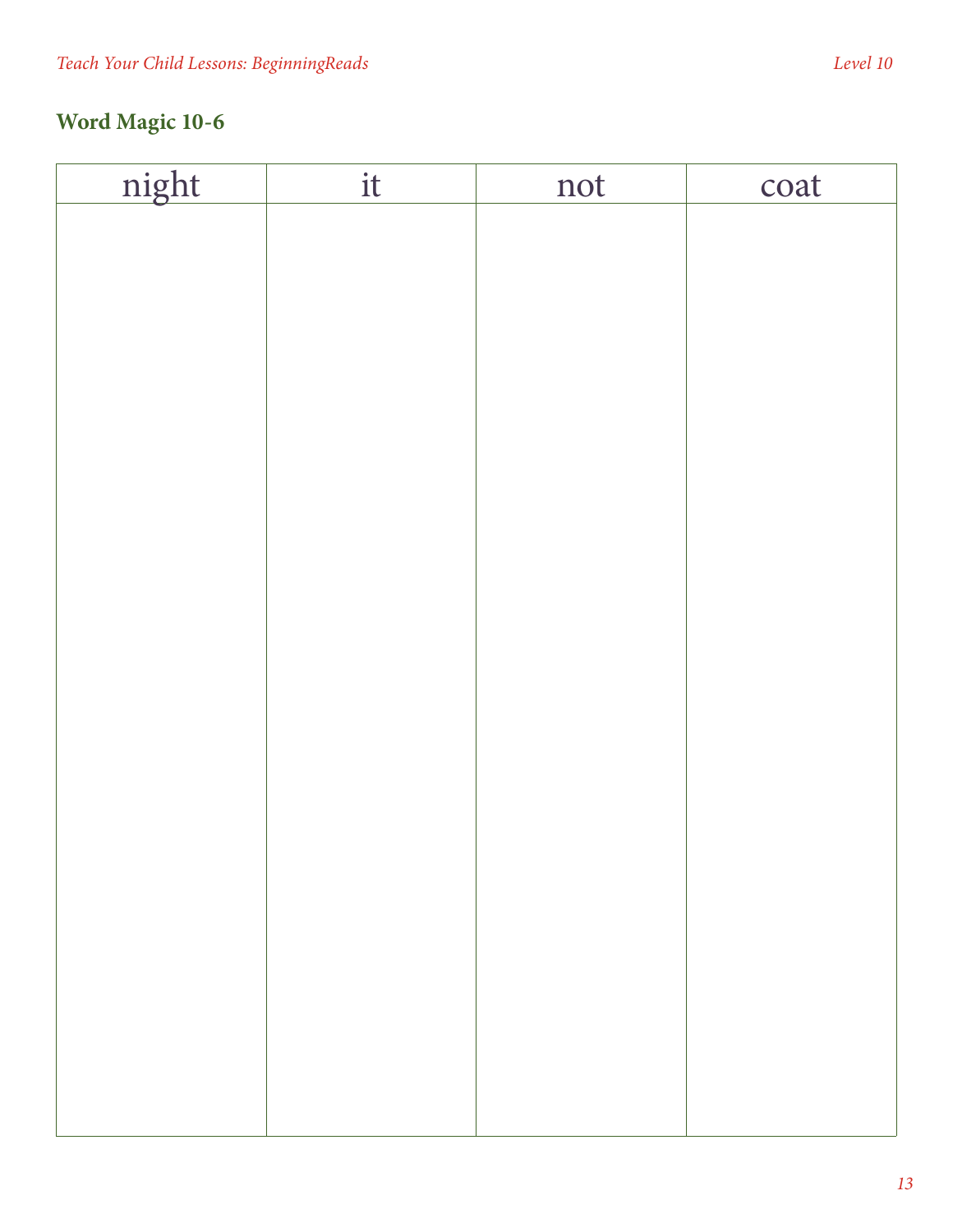### *"Snowdrop" (10-7)*

The backyard is covered with snow. But look closely under thin patches of snow. You might see green leaves poking through the snow.

The green leaves are those of a snowdrop plant. Snowdrop plants have long leaves that can poke through the snow. The small white flowers look like little drops of snow.

The snowdrop flowers come out when winter is almost over. Snowdrop flowers are signs that spring is on the way.

#### **Silent Reading and Comprehension Check**

Before reading this new book, have your student reread "A Desert in Color", and "Cherry Tree". For the rereading, ask the child to read it "to herself." When she has finished reading, ask her to tell you what is happening on each page.

#### **First Reading of "Snowdrop"**

Read the title, "Snowdrop", to your student and have her predict what the book will be about. Have her find the words, *snow, drops,* and *snowdrop* in the book.

- Talk with your student about what she sees in the pictures. Have her scan the text and find the words *poke, poking*, and *patches.*
- After finding these words in the text, have your student read the text aloud. If she can't pronounce or mispronounces a word, don't correct her immediately. Have her finish the sentence. Then, help her figure out the word by thinking about what word would have these letters and make sense in the sentence. Have her reread the sentence containing the difficult word before continuing to read.
- Give her the text-only version of the book and have her highlight all the words that are on the 100 Wonderful Words sheet. Then have her underline all the words that have the same spelling pattern as words on the 100 Wonderful Words sheet and underline these words.

#### **Writing**

- Have your student take out the most recent 100 Wonderful Words sheet and read all the words on that sheet.
- Give her Writing Sheet 10-7. Talk with your student about what she learned about changes that happen when winter ends and spring begins. Have her write some sentences telling about these changes. Help your student spell words that are not on the Writing sheet or on her 100 Wonderful Words Sheet.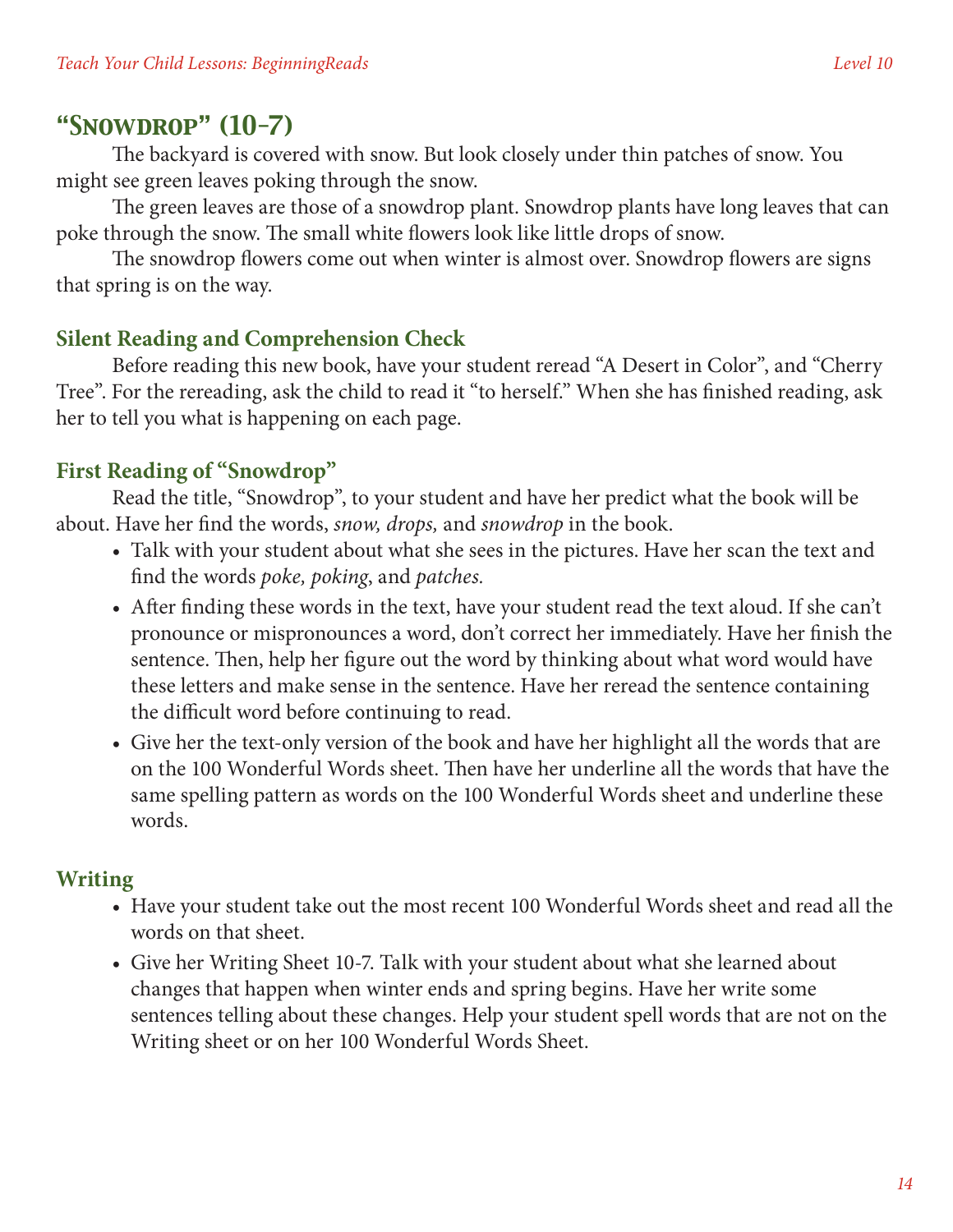### **Writing 10-7**

You have read about some plants you might see in the spring in different places. Write a few sentences to tell what you learned about spring. Then write about spring flowers and plants where you live. If you like, draw a picture to go with your writing. Here are some words you might use. Ask your tutor or parent to help with other words you need to spell.

| spring   | desert   | <b>plants</b> | <b>flowers</b> | colors |
|----------|----------|---------------|----------------|--------|
| snowdrop | white    | green         | <b>leaves</b>  | buds   |
| cherry   | cherries | red           | pink           | winter |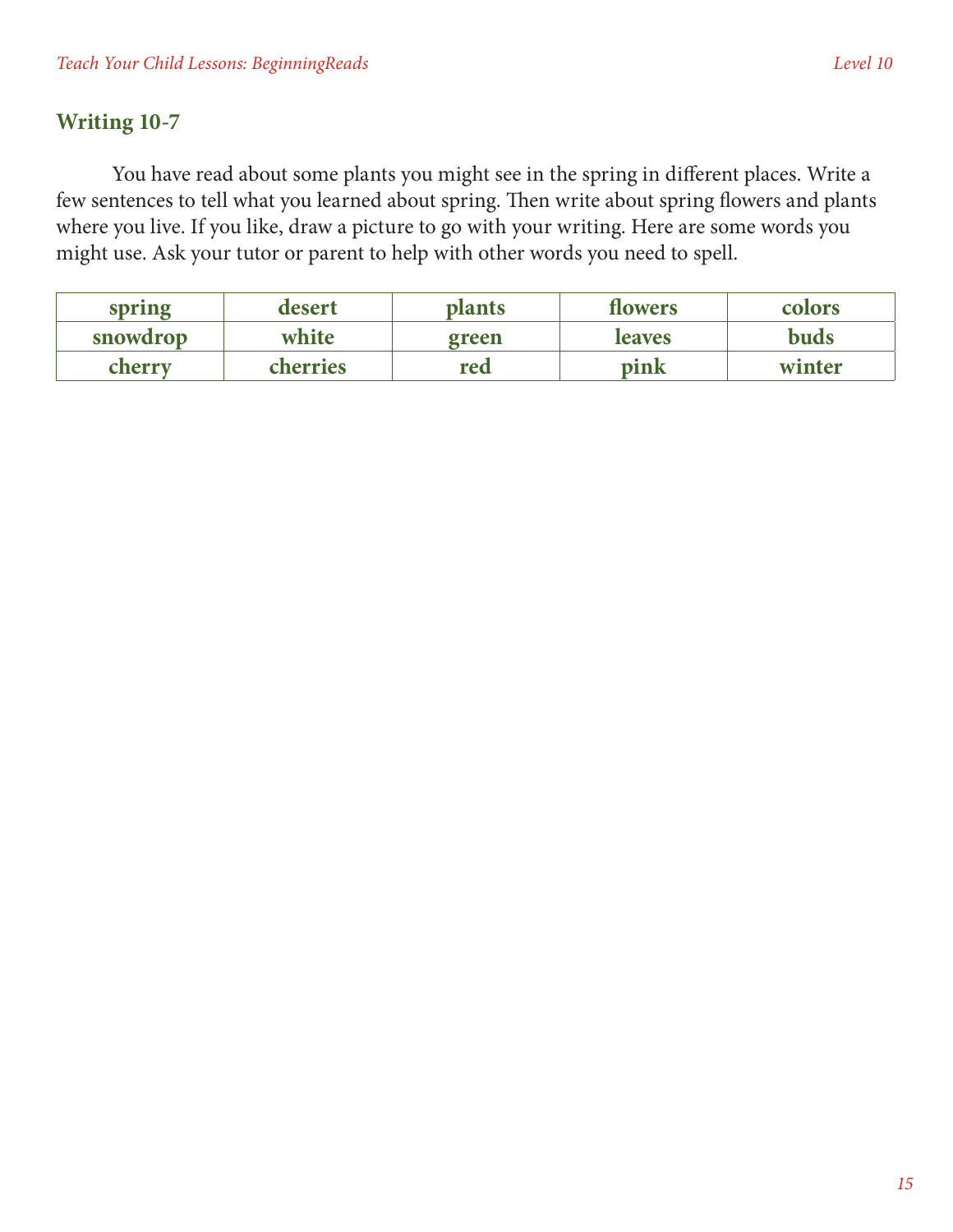# *"Melting Snow" (10-9)*

In the winter, the mountains are covered with snow and ice. In the spring, the snow and ice begin to melt.

The water from the melting snow makes streams as it runs down the mountain. The streams make rivers.

The water in the rivers flows to lakes or to the sea. Some of the water is saved for plants and people. The snow that fell all winter long becomes water for people to use.

#### **First Reading of "Melting Snow"**

Read the title, "Melting Snow", to your student and have him predict what the book will be about. Have him find the words, *melt, melting,* and *snow* in the book.

- Talk with your student about what is happening in the pictures. Have him scan the text and find the words *mountains, streams,* and *rivers.*
- After finding these words in the text, have your student read the text aloud. If he can't pronounce or mispronounces a word, don't correct him immediately. Have your student finish the sentence. Then, help your child to figure out the word by thinking about what word would have these letters and make sense in the sentence. Have him reread the sentence containing the difficult word before continuing to read.
- Give him the text-only version of the book and have him highlight all the words that are on the 100 Wonderful Words sheet. Then have him underline all the words that have the same spelling pattern as words on the 100 Wonderful Words sheet and underline these words.

### **Word Magic**

- • Give your student Word Magic sheet 10-9. Have your student read the words *when, went, can, and rain and identify the underlined patterns, e-n, e-n-t, a-n, and a-i-n.*
- As your student watches, write each of the following words on a small sticky note but do not pronounce these words: *man men sent spent Spain.*
- Have your student put each word on his Word Magic sheet under the word with the same spelling pattern. As each word is added, have your student pronounce both rhyming words.
- • Give your student 5 sticky notes and say the following words: *ten tent tan rent train.* As you say each word, have him decide which of the three words it rhymes with and write the word, using the pattern from that rhyming word to spell it. After writing each word, have him stick it under the other rhyming words on the Word Magic sheet.
- When all the sticky note words are in the columns, have your student orally spell and read all the rhyming words in each column.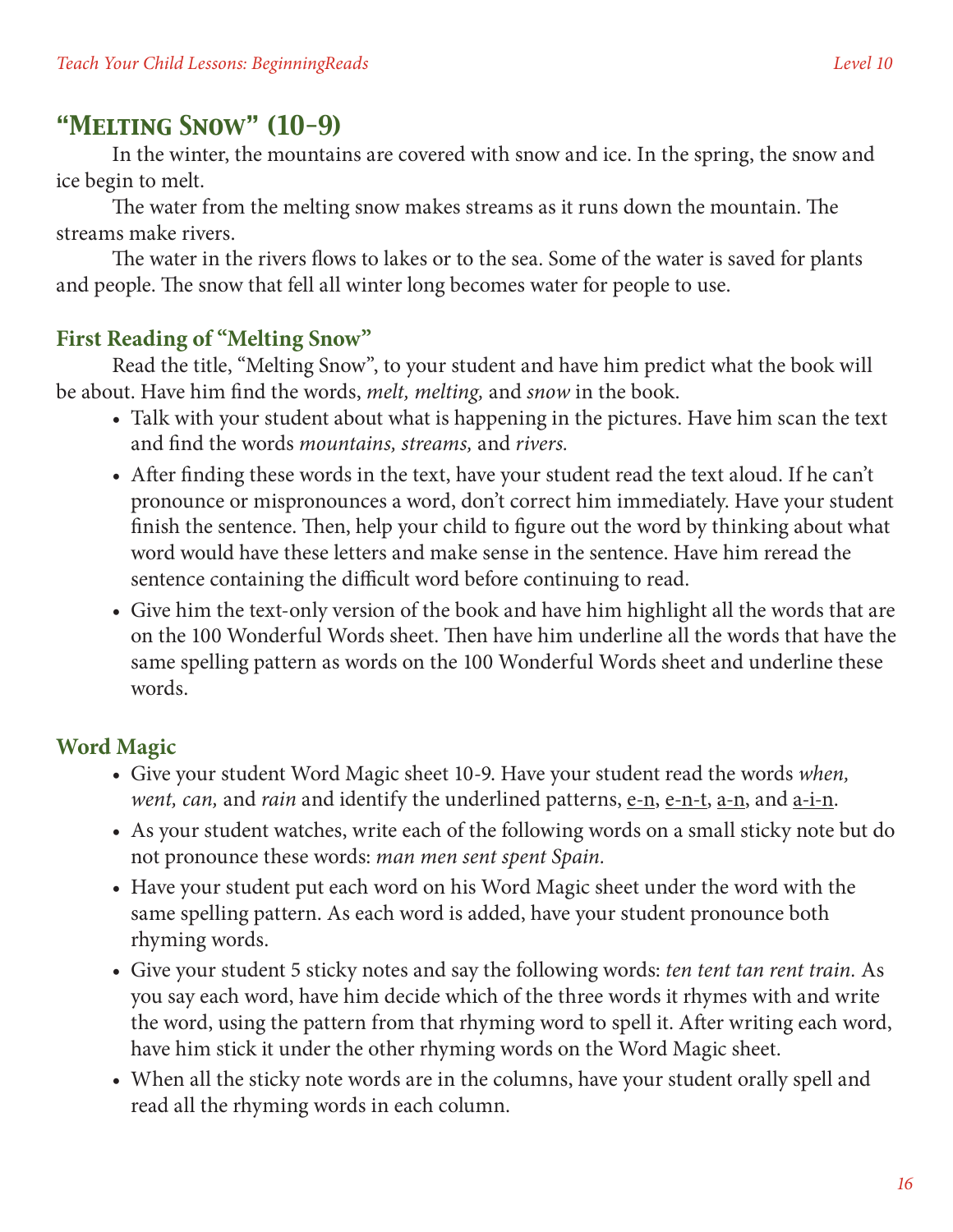| when<br>rain<br>went |  |
|----------------------|--|
|                      |  |
|                      |  |
|                      |  |
|                      |  |
|                      |  |
|                      |  |
|                      |  |
|                      |  |
|                      |  |
|                      |  |
|                      |  |
|                      |  |
|                      |  |
|                      |  |
|                      |  |
|                      |  |
|                      |  |
|                      |  |
|                      |  |
|                      |  |
|                      |  |
|                      |  |
|                      |  |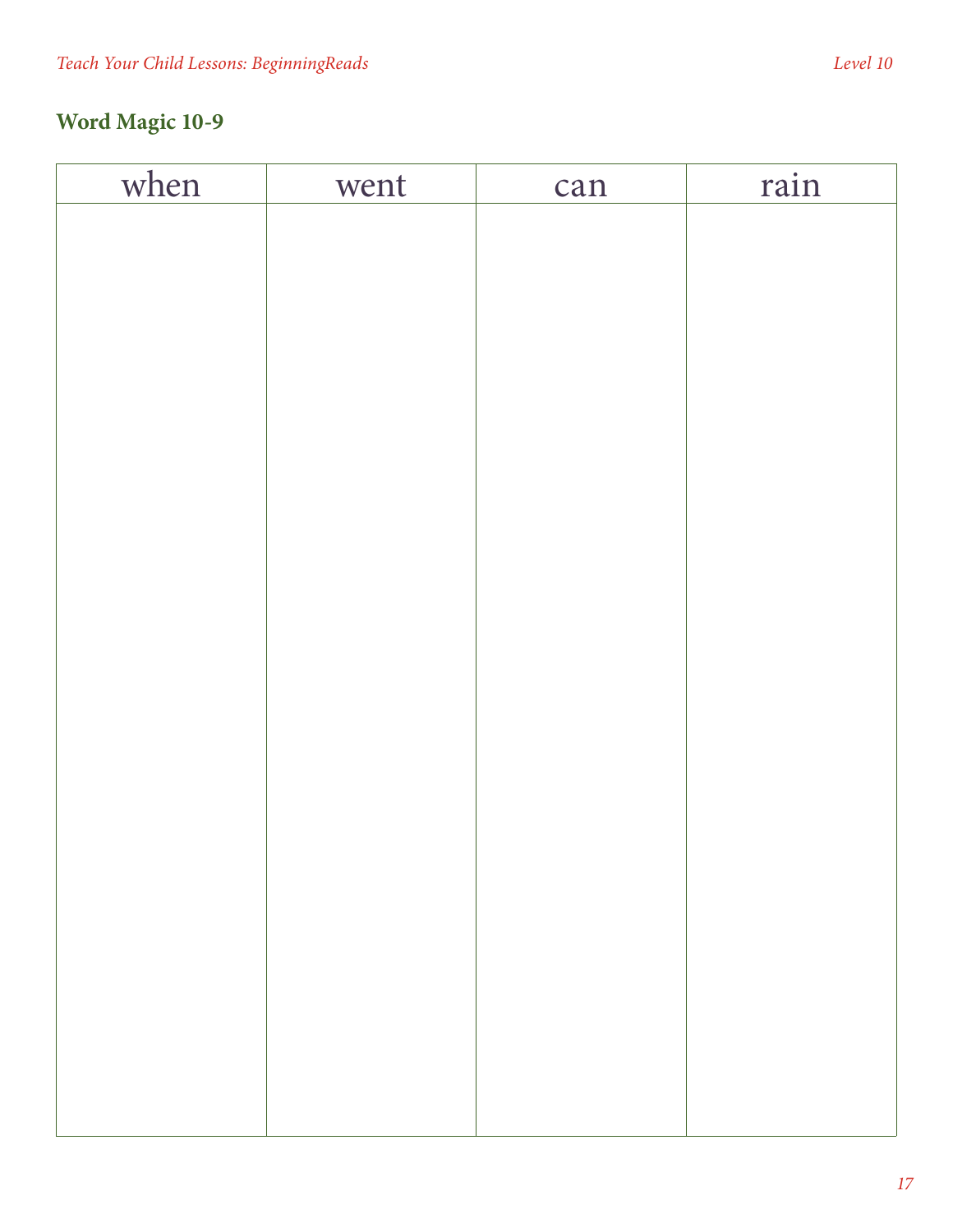# *"Daytime" (10-10)*

There is little daytime during the winter. It is dark when I get ready for school. I need to turn on the lights to find my bag.

After school, my friend and I ride our bikes. After an hour, it is too dark and we go inside.

Spring is almost here. It is not so dark when I get ready for school. That means that I have more time to play with my friends after school.

#### **Silent Reading and Comprehension**

Before reading this new book, have your student reread "Melting Snow". For the rereading, ask the child to read it "to himself." When he has finished reading, ask him to tell you what is happening on each page.

#### **First Reading of "Daytime"**

- Read the title, "Daytime", to your student and have him predict what the book will be about. Have him find the word, *daytime,* in the book.
- Talk with your student about what is happening in the pictures. Have him scan the text and find the words *dark,* and *lights.*
- After finding the title and picture words in the text, have your student read the text aloud. If he can't pronounce or mispronounces a word, don't correct him immediately. Have your student finish the sentence. Then, help your child to figure out the word by thinking about what word would have these letters and make sense in the sentence. Have him reread the sentence containing the difficult word before continuing to read.
- Give him the text-only version of the book and have him highlight all the words that are on the 100 Wonderful Words sheet. Then have him underline all the words that have the same spelling pattern as words on the 100 Wonderful Words sheet and underline these words.

### **Word Magic**

- Give your student Word Magic sheet 10-10. Have your student read the words *find*, *went, best, and fast and identify the underlined patterns, <u>i-n-d, e-n-t, e-s-t</u>, and a-s-t.*
- As your student watches, write each of the following words on a small sticky note but do not pronounce these words: *tent test blind chest mind.*
- Have your student put each word on his Word Magic sheet under the word with the same spelling pattern. As each word is added, have your student pronounce both rhyming words.
- • Give your student 5 sticky notes and say the following words: *rest rent kind past pest.* As you say each word, have him decide which of the three words it rhymes with and write the word, using the pattern from that rhyming word to spell it. After writing each word, have him stick it under the other rhyming words on the Word Magic sheet.
- When all the sticky note words are in the columns, have your student orally spell and read all the rhyming words in each column.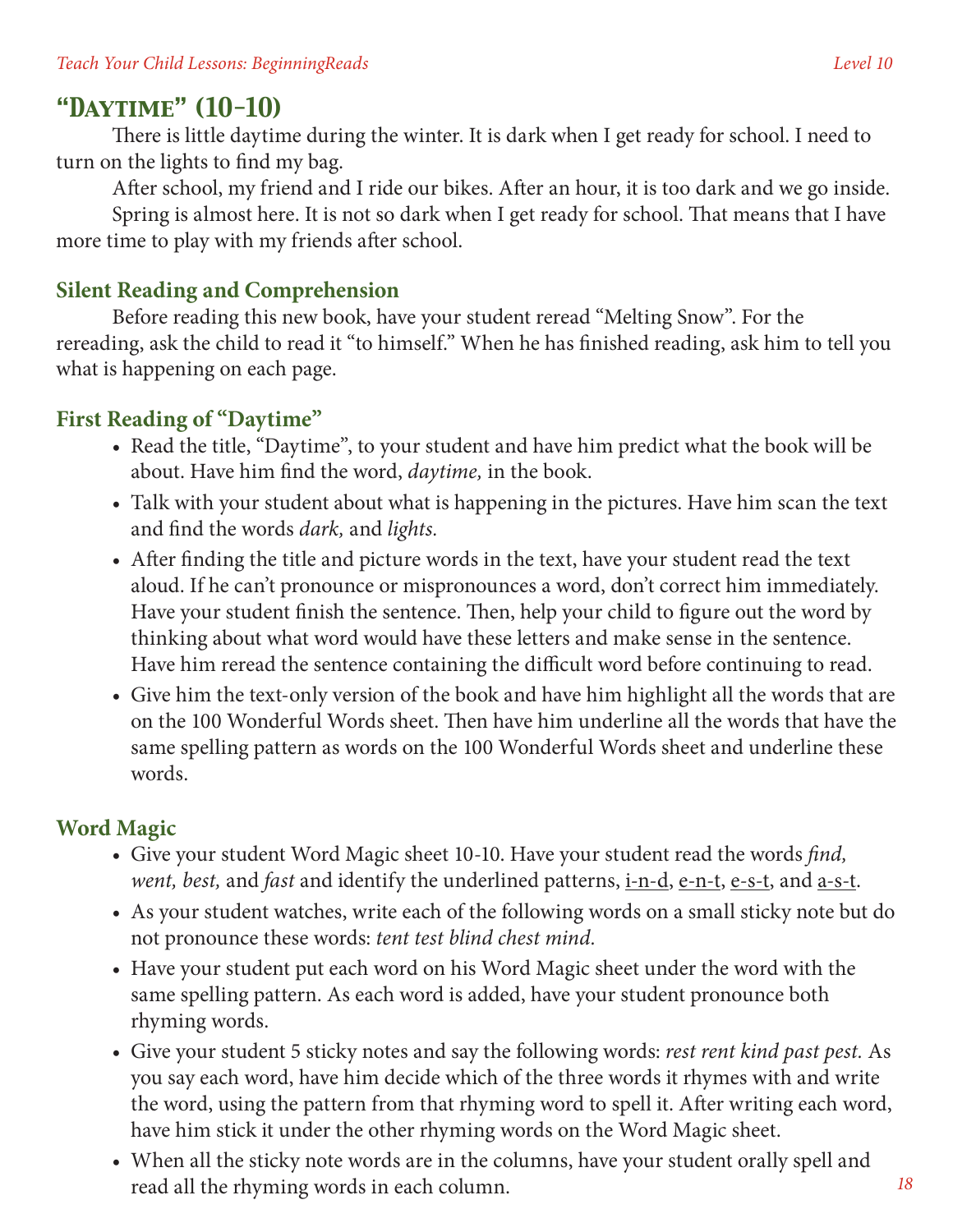| find | went | best | fast |
|------|------|------|------|
|      |      |      |      |
|      |      |      |      |
|      |      |      |      |
|      |      |      |      |
|      |      |      |      |
|      |      |      |      |
|      |      |      |      |
|      |      |      |      |
|      |      |      |      |
|      |      |      |      |
|      |      |      |      |
|      |      |      |      |
|      |      |      |      |
|      |      |      |      |
|      |      |      |      |
|      |      |      |      |
|      |      |      |      |
|      |      |      |      |
|      |      |      |      |
|      |      |      |      |
|      |      |      |      |
|      |      |      |      |
|      |      |      |      |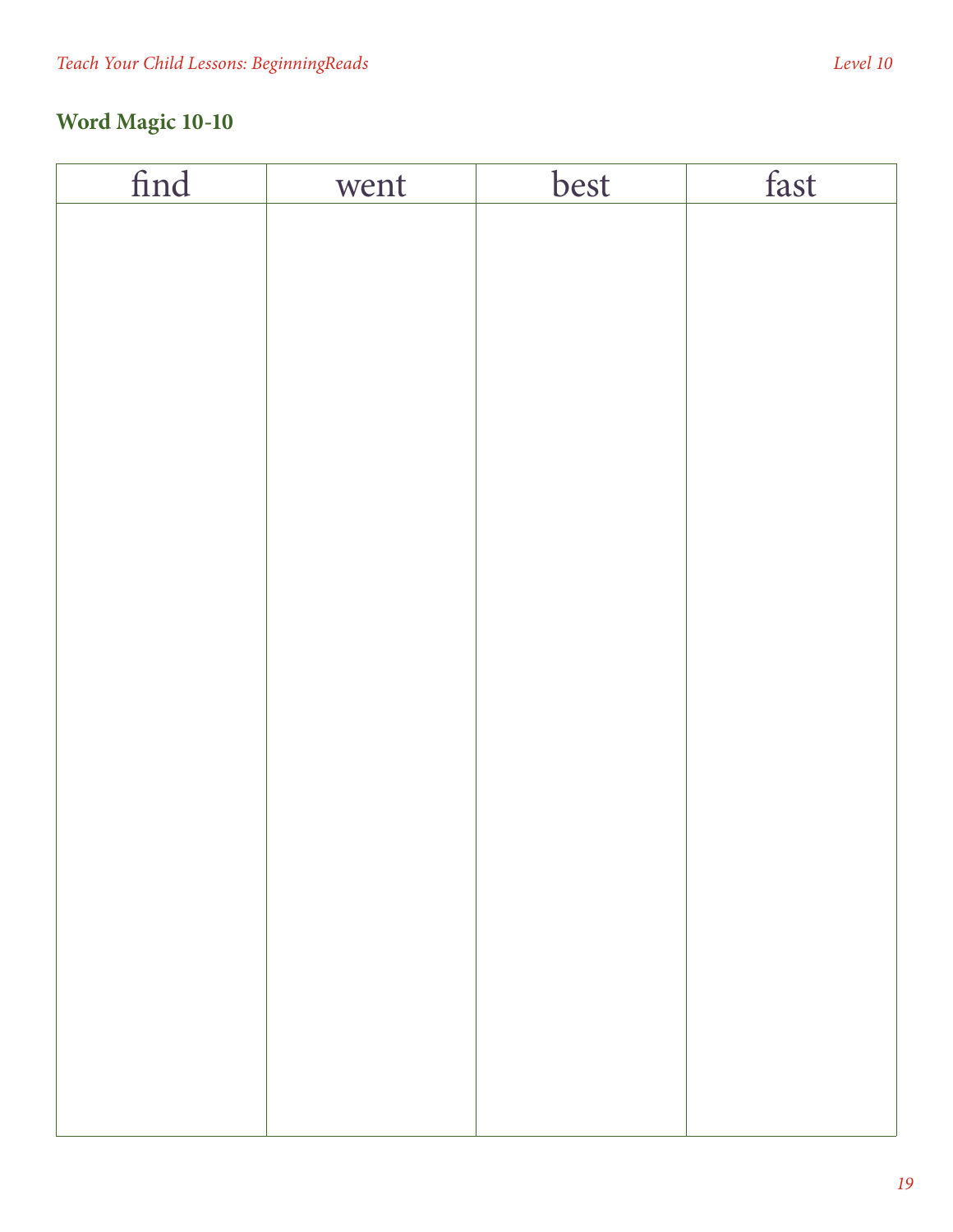# *"Melting Ice" (10-11)*

Winter is so cold in some places that the lakes freeze. But only the top part of the lake freezes.

Under the ice, fish still swim in the water. The fish eat plants or bugs that are also under the ice.

In the spring, the ice on top of the lake melts. When all of the ice melts, people can see the fish that lived under the ice in the winter.

#### **Silent Reading and Comprehension**

Before reading this new book, have your student reread "Melting Snow", and "Daytime". For the rereading, ask the child to read it "to himself." When he has finished reading, ask him to tell you what is happening on each page.

## **First Reading of "Melting Ice"**

- Read the title, "Melting Ice", to your student and have him predict what the book will be about. Have your student find the words, *ice*, and *melts,* in the book.
- Talk with your child about what is happening in the pictures. Then have him scan the text and find the words, *lake,* and *freezes.*
- After finding these words in the text, have your student read the text aloud. If he can't pronounce or mispronounces a word, don't correct him immediately. Have your student finish the sentence. Then, help your child to figure out the word by thinking about what word would have these letters and make sense in the sentence. Have him reread the sentence containing the difficult word before continuing to read.
- Give him the text-only version of the book and have him highlight all the words that are on the 100 Wonderful Words sheet. Then have him underline all the words that have the same spelling pattern as words on the 100 Wonderful Words sheet and underline these words.

### **Writing**

- Have your student take out the most recent 100 Wonderful Words sheet and read all the words on that sheet.
- Give him Writing Sheet 10-11. Talk with your student about changes we see in nature when winter ends and spring begins. Have him write some sentences telling about these. Help your student spell words that are not on the writing sheet or on his 100 Wonderful Words Sheet.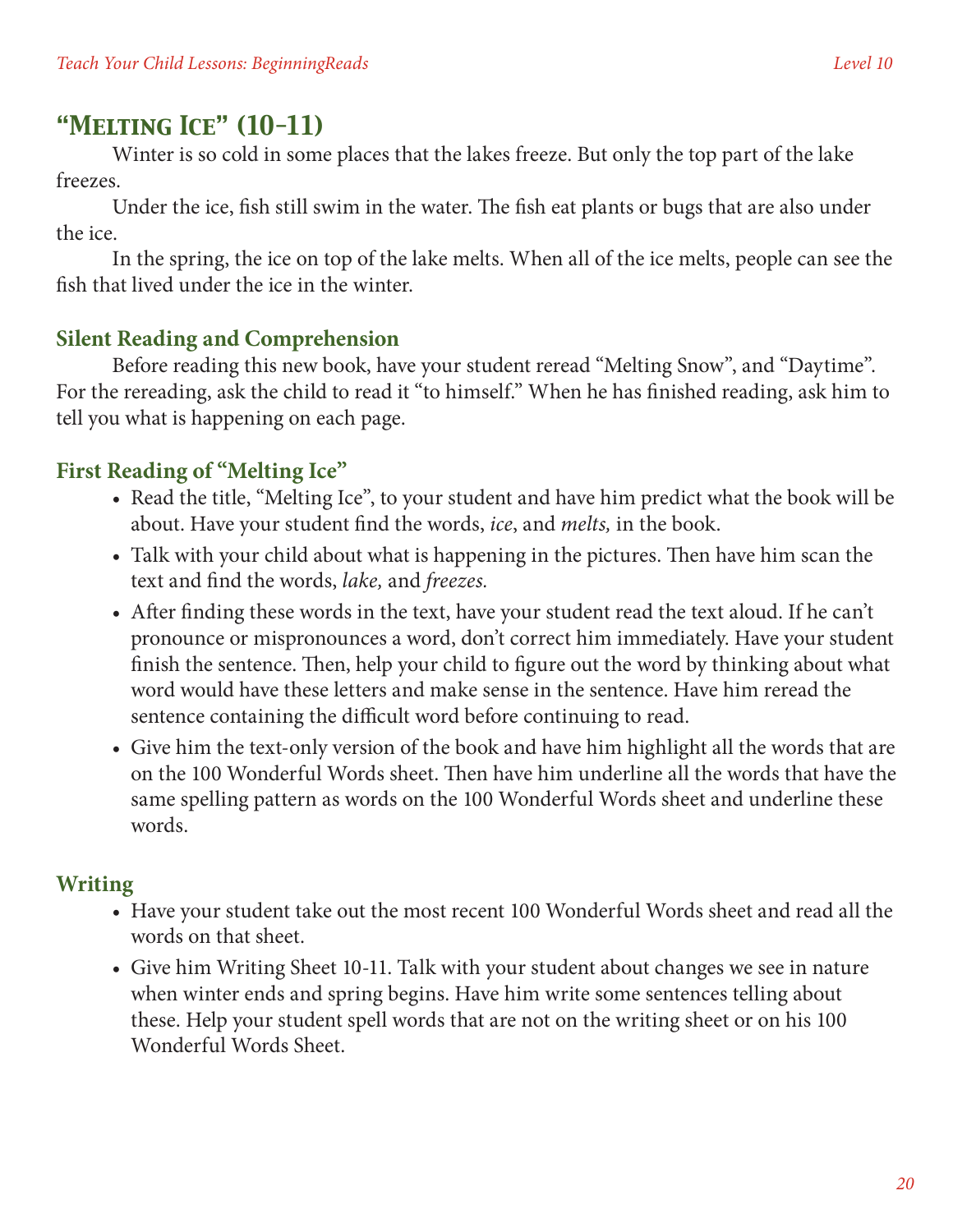### **Writing 10-11**

You have read about three animals that usually have their babies in the spring. Write a few sentences to tell what you learned about each animal. If you like, draw a picture to go with your writing. Here are some words you might use. Ask your tutor or parent to help with other words you need to spell.

| spring | lamb      | trog    | baby          | pond  |
|--------|-----------|---------|---------------|-------|
| sheep  | duck      | tadpole | <b>babies</b> | lake  |
| ewe    | ducklings | egg     | hatch         | water |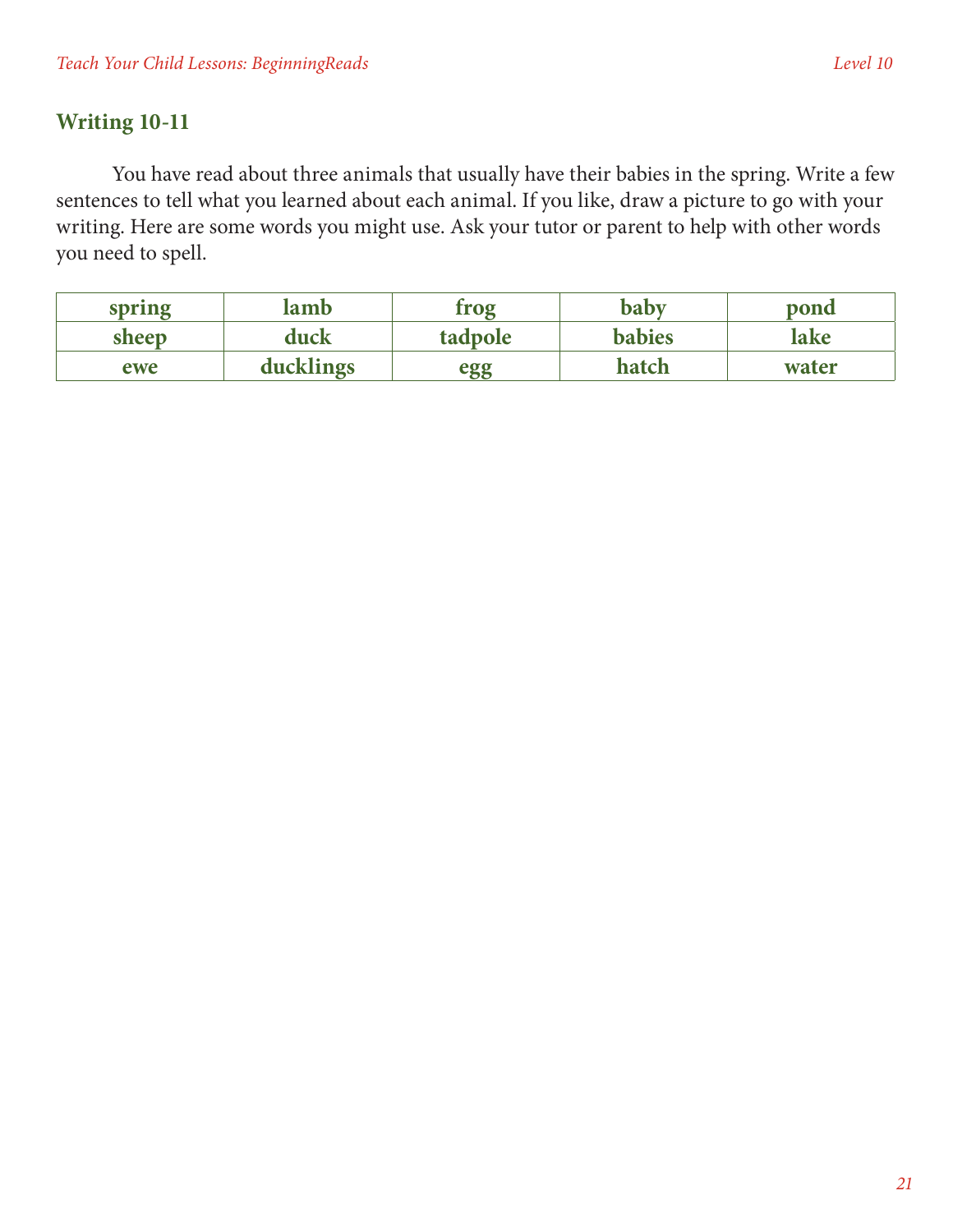# *Reader's Theater "Spring" is Here! 10-12 (Culminating Activity for Set 10)*

The Reader's Theater piece is intended for you and your student to read together and provides additional practice reading common words and decoding words that rhyme with known words.

- Begin the lesson by reading the title and having your student read the title with you. Next, have your student take out her most recent 100 Wonderful Words sheet and refer to it to highlight all the words, including those with the ing ending, on the 100 Wonderful Words sheet that are in the play.
- • Once these words are highlighted, underline the words *spring, take, now, grow, falling, sun, back, found, sitting, nest, by, no, so, be, may, lay, dad,* and *sounds*. Have your student find the words on her 100 Wonderful Words sheet that have the same spelling pattern as the words you underlined and use these words *(thing, make, how, snow, all, run, black, it, best, my, go, me, play, had,* and *around)* to decode the rhyming words, including those with the *-ing* ending.
- • Once the words are highlighted and underlined, let your student decide if she wants to be Reader 1 or Reader 2 and read the play together. Read it a second time, switching parts.

### **"Spring is Here!"**

Reader 1: It is warm outside. Let's take a walk around the farm.

Reader 2: It feels like spring is here. Do you think spring is here?

Reader 1: Yes. It has been cold all through winter but it is not as cold now. Soon we will see more animals having their babies here at the farm.

Reader 2: Yes! And many plants will begin to grow too. It is good spring is here. I like seeing how things on the farm change from winter to spring.

Reader 1: I do, too. Later in the year, when it is winter again, I will like to see snow falling all over the farm. But for now, I want to see the snow and ice melt in the sun.

Reader 2: Look! The ducks are back! Do you see them? They are in the pond.

Reader 1: Yes! I see them. I <u>found a</u> mother duck sitting on her eggs in a nest next to the pond. Soon we will see ducklings when we walk by the pond.

Reader 2: I think I see frogs around the pond. Do you?

Reader 1: No, I don't think so. But if there are frogs then soon there may be tadpoles too. All the spring rains will make puddles for the frogs to lay their eggs in. We will have to go look for tadpoles!

Reader 2: That sounds like fun. But I think we are going to take a trip to the desert soon, to see all the flowers. My dad likes to see how the desert is full of flowers in the spring. You can come, too, if you like.

Reader 2: That sounds fun! Spring is a great time to take walks. It is fun to see how things around you change from winter to spring.